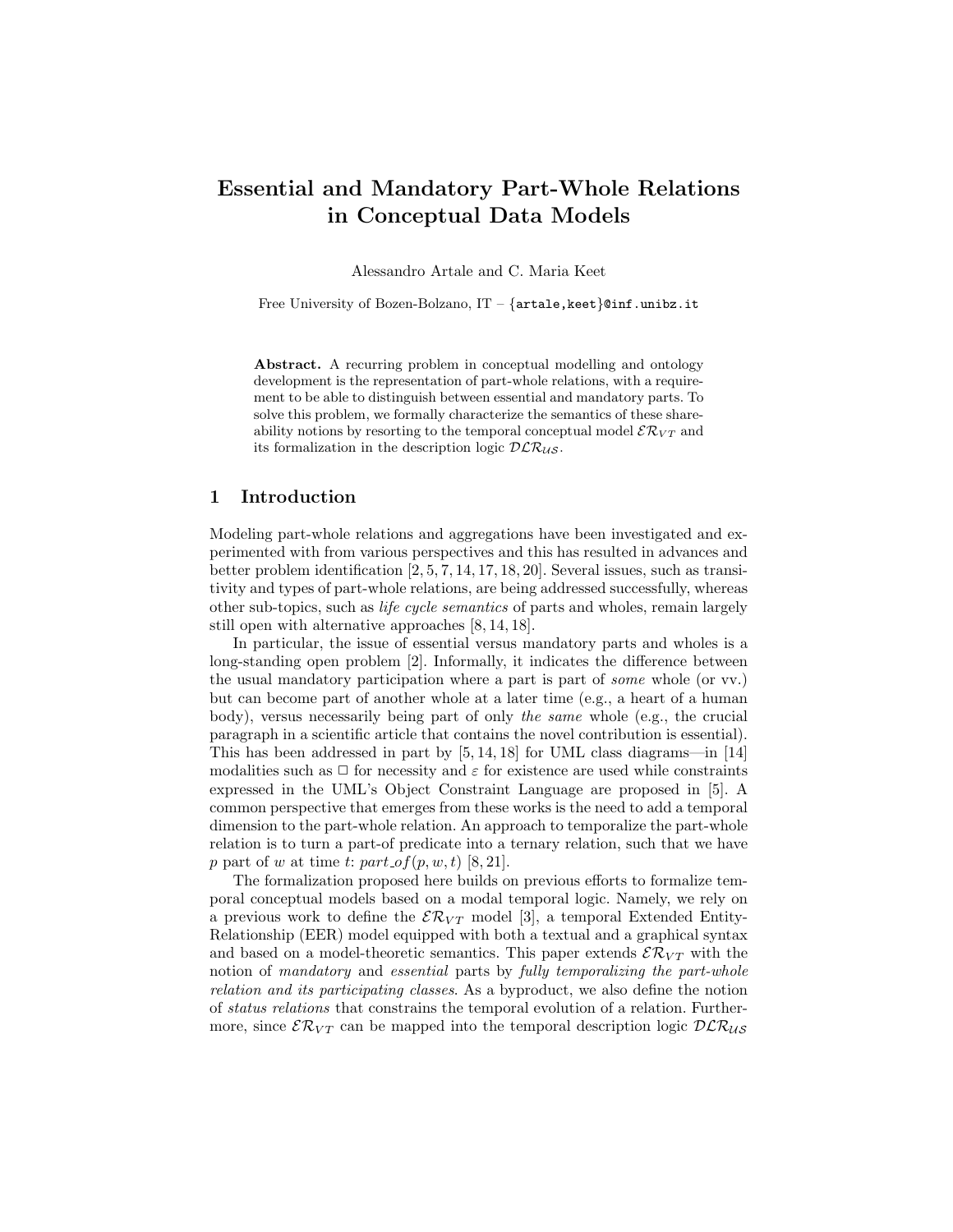[3], we show how  $DLR_{\mathcal{U}\mathcal{S}}$  can capture in a succinct way the newly introduced constructors (status relations, mandatory and essential parts).

This paper essentially provides a formalization of a conceptual model able to capture the differences between essential and mandatory parts while showing the foundation for representing the evolution of relations along their life cycles. The formal model-theoretic semantics and the corresponding  $DLR_{US}$  axiomatization are general enough to be applied to other (temporal) conceptual modelling and ontology languages.

The remainder of the paper is organised as follows. We start with technical details of  $DCR_{US}$  and  $\mathcal{ER}_{VT}$  in section 2. In section 3 we introduce status relations and prove the properties of essential parts and wholes. Last, we close with conclusions in section 4.

#### 2 Temporal Data Models

To capture mandatory and essential parts and represent them in a conceptual modelling language we introduce here representation languages able to capture time varying information. In particular, we consider the temporal EER  $\mathcal{ER}_{VT}$ [3, 4] together with its mapping to the temporal DL  $\mathcal{DLR}_{\mathcal{US}}$  [3].  $\mathcal{ER}_{VT}$  has a model-theoretic semantics giving a precise meaning to any corresponding icon in the graphical diagrams.  $\mathcal{ER}_{VT}$  is based on the general principle that with an UML/EER/ORM to DL transformation [6, 10, 11, 16] we can provide the soughtafter genericity together with the possibility to reason on top of conceptual data models.

This section summarizes both  $DLR_{US}$  and  $\mathcal{ER}_{VT}$ . They are both used in the following sections when the basic conceptual data model is extended to capture particular properties of part-whole relations.

The temporal description logic  $DLR_{US}$ . The temporal description logic  $DLR_{US}$  [3] combines the propositional temporal logic with the *Since* and Until operators and the (non-temporal) description logic  $D\mathcal{LR}$  [9] that serves as common foundational language for various conceptual data modeling languages [11].  $DLR_{US}$  can be regarded as an expressive fragment of the first-order temporal modal logic  $L^{\{\text{since, until}\}}$  [12, 15].

The basic syntactical types of  $DLR_{US}$  are classes and n-ary relations (n  $\geq$ 2). Starting from a set of atomic classes (denoted by CN), a set of atomic relations (denoted by RN), and a set of role symbols (denoted by  $U$ ), we can define inductively (complex) class and relation expressions (see upper part of Fig. 1), where the binary constructors  $(\square, \square, \mathcal{U}, \mathcal{S})$  are applied to relations of the same arity, i, j, k, n are natural numbers,  $i \leq n$ , j does not exceed the arity of R, and all the Boolean constructors are available for both class and relation expressions. The selection expression  $U_i/n$  : C denotes an n-ary relation whose *i*-th argument  $(i \leq n)$ , named  $U_i$ , is of type C. If it is clear from the context, we omit *n* and write  $(U_i : C)$ . The projection expression  $\exists^{\leq k} [U_j]R$  is a generalisation with cardinalities of the projection operator over argument  $U_j$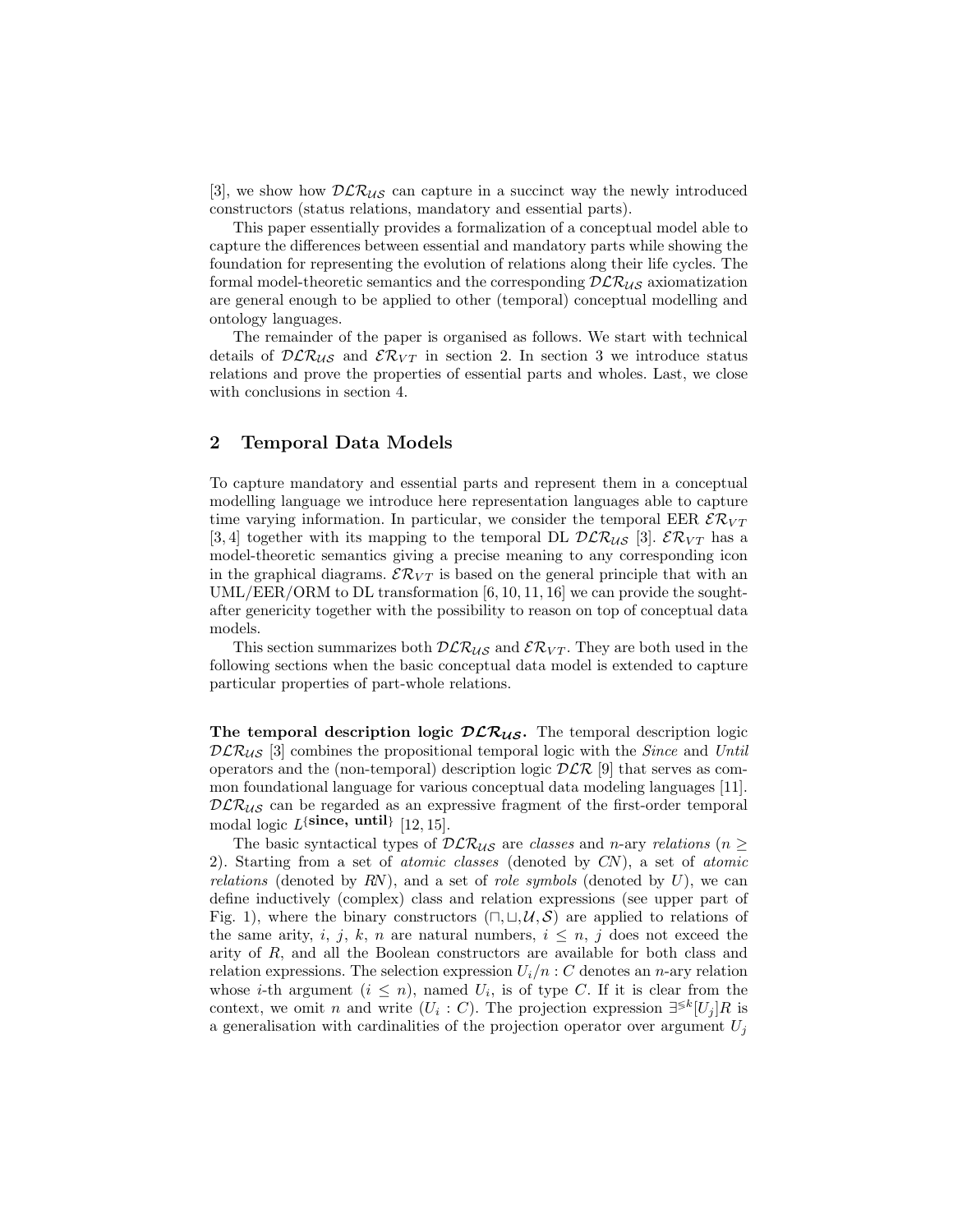$$
C \to T | \perp | CN | \neg C | C_1 \sqcap C_2 | \exists^{\leq k} [U_j]R |
$$
  
\n
$$
\diamond^+ C | \diamond^- C | \Box^+ C | \Box^- C | \oplus C | \ominus C | C_1 U C_2 | C_1 S C_2
$$
  
\n
$$
R \to T_n | RN | \neg R | R_1 \sqcap R_2 | U_i/n : C |
$$
  
\n
$$
\diamond^+ R | \diamond^- R | \Box^+ R | \Box^- R | \oplus R | \ominus R | R_1 U R_2 | R_1 S R_2
$$
  
\n
$$
T^{(t)} = \Delta^T
$$
  
\n
$$
\perp^{(t)} = \emptyset
$$
  
\n
$$
CV^{(t)} \subseteq T^{(t)}
$$
  
\n
$$
(C_1 \sqcap C_2)^{T(t)} = T^{T(t)}
$$
  
\n
$$
(C_1 \sqcap C_2)^{T(t)} = C_1^{T(t)} \wedge C^{T(t)}
$$
  
\n
$$
(\exists^{\leq k} [U_j]R)^{T(t)} = \{ d \in T^{T(t)} | H^{t}_{t}(d_1, ..., d_n) \in R^{T(t)} | d_j = d \} \leq k \}
$$
  
\n
$$
(C_1 U C_2)^{T(t)} = \{ d \in T^{T(t)} | H^{t}_{t}(d_1, ..., d_n) \in R^{T(t)} | d_j = d \} \leq k \}
$$
  
\n
$$
(C_1 U C_2)^{T(t)} = \{ d \in T^{T(t)} | H^{t}(d_1, ..., d_n) \in R^{T(t)} | d_j = d \} \leq k \}
$$
  
\n
$$
(C_1 U C_2)^{T(t)} = \{ d \in T^{T(t)} | H^{t}(d_1, ..., d_n) \in C_2^{T(t)} \land \forall w \in (t, v).d \in C_1^{T(w)}) \}
$$
  
\n
$$
(T_n)^{T(t)} \subseteq (\Delta^T)^n
$$
  
\n
$$
RV^{T(t)} \subseteq (T_n)^{T(t)}
$$
  
\n
$$
(R_1 T R_2)^{T(t)} = R_1^{T(t)} \land R_2^{T(t)}
$$
  
\n
$$
(R_1 T R_2)^{T(t)} = \{ (d_1, ..., d_n) \in (T_n
$$

Fig. 1. Syntax and semantics of  $DLR_{US}$ .

of relation R; the classical projection is  $\exists^{\geq 1}[U_j]R$ . It is also possible to use the pure argument position version of the language by replacing role symbols  $U_i$ with their corresponding position numbers i. The model-theoretic semantics of  $DLR_{US}$  assumes a flow of time  $\mathcal{T} = \langle \mathcal{T}_p, \langle \cdot \rangle$ , where  $\mathcal{T}_p$  is a set of time points and  $\lt$  a binary precedence relation on  $\tilde{T}_p$ , which is assumed to be isomorphic to  $\langle \mathbb{Z}, \langle \rangle$ . The language of  $\mathcal{DLR}_{US}$  is interpreted in temporal models over T, which are triples of the form  $\mathcal{I} = \langle \mathcal{T}, \Delta^{\mathcal{I}}, \mathcal{I}^{(t)} \rangle$ , where  $\Delta^{\mathcal{I}}$  is non-empty set of objects (the *domain* of  $\mathcal{I}$ ) and  $\mathcal{I}^{(t)}$  an *interpretation function* such that, for every  $t \in \mathcal{T}$  (a shortcut for  $t \in \mathcal{T}_p$ ), every class C, and every n-ary relation R, we have  $C^{T(t)} \subseteq \Delta^{\mathcal{I}}$  and  $R^{T(t)} \subseteq (\Delta^{\mathcal{I}})^n$ . The semantics of class and relation expressions is defined in the lower part of Figure 1, where  $(u, v) = \{w \in \mathcal{T} \mid u \leq w \leq v\}$ . For classes, the temporal operators  $\diamond^+$  (some time in the future),  $\oplus$  (at the next moment), and their past counterparts can be defined via  $\mathcal{U}$  and  $\mathcal{S}: \Diamond^+C \equiv \top \mathcal{U}C$ ,  $\oplus C \equiv \perp U C$ , etc. The operators  $\Box^+$  (always in the future) and  $\Box^-$  (always in the past) are the duals of  $\diamond^+$  (some time in the future) and  $\diamond^-$  (some time in the past), respectively, i.e.  $\Box^+C \equiv \neg \Diamond^+ \neg C$  and  $\Box^-C \equiv \neg \Diamond^- \neg C$ , for both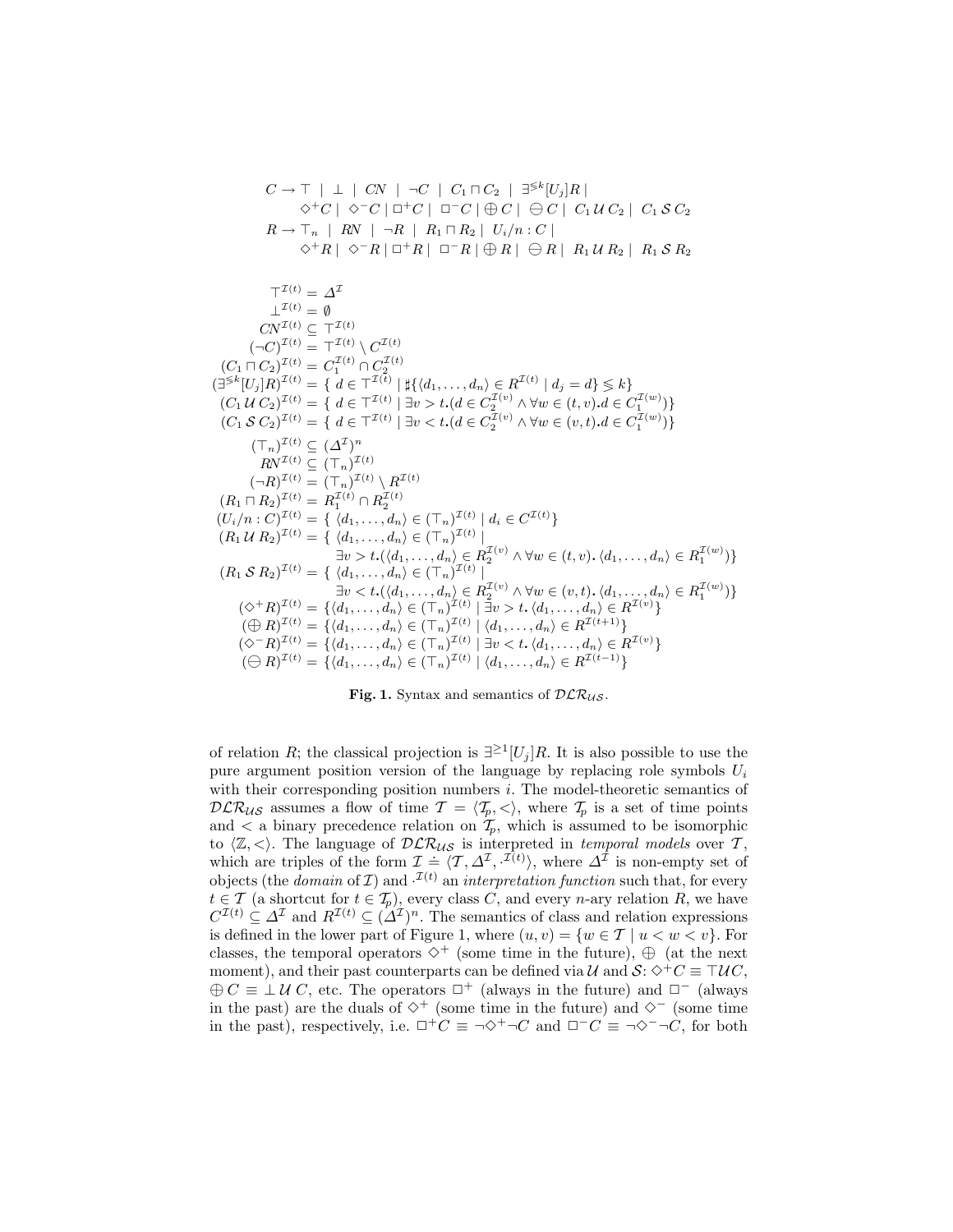classes and relations. The operators  $\diamond^*$  (at some moment) and its dual  $\Box^*$  (at all moments) can be defined for both classes and relations as  $\Diamond^*C \equiv C \Box \Diamond^+ C \Box \Diamond^-C$ and  $\Box^*C \equiv C \sqcap \Box^+C \sqcap \Box^-C$ , respectively. A knowledge base is a finite set  $\Sigma$  of  $DLR_{US}$  axioms of the form  $C_1 \subseteq C_2$  and  $R_1 \subseteq R_2$ , and with  $R_1$  and  $R_2$  being relations of the same arity. An interpretation I satisfies  $C_1 \subseteq C_2$  ( $R_1 \subseteq R_2$ ) if and only if the interpretation of  $C_1$   $(R_1)$  is included in the interpretation of  $C_2$  $(R_2)$  at all time, i.e.  $C_1^{\mathcal{I}(t)} \subseteq C_2^{\mathcal{I}(t)}$   $(R_1^{\mathcal{I}(t)} \subseteq R_2^{\mathcal{I}(t)})$ , for all  $t \in \mathcal{T}$ .

The temporal conceptual model  $\mathcal{ER}_{VT}$  The temporal EER model  $\mathcal{ER}_{VT}$ is briefly introduced (see [3] for full details).  $\mathcal{ER}_{VT}$  supports timestamping for classes, attributes, and relationships, and is equipped with both a textual and a graphical syntax along with a model-theoretic semantics as a temporal extension of the EER semantics [11].

Definition 1 ( $\mathcal{ER}_{VT}$  Conceptual Data Model). An  $\mathcal{ER}_{VT}$  conceptual data model is a tuple:  $\Sigma = (\mathcal{L}, \text{REL}, \text{ATT}, \text{CARD}, \text{ISS}, \text{DISJ}, \text{COVER}, S, T, \text{KEY}),$  such that:  $\mathcal L$  is a finite alphabet partitioned into the sets:  $\mathcal C$  (class symbols),  $\mathcal A$  (attribute symbols),  $\mathcal R$  (relationship symbols),  $\mathcal U$  (role symbols),  $\mathcal D$  (domain symbols) and

- 1. The set  $\ddot{C}$  of class symbols is partitioned into a set  $\ddot{C}^S$  of Snapshot classes (marked with an  $S$ ), a set  $\mathcal{C}^M$  of Mixed classes (unmarked classes), and a set  $\mathcal{C}^T$  of Temporary classes (marked with a  $T$ ); likewise for  $\mathcal{R}$ .
- 2. ATT is a function that maps a class symbol in  $C$  to an  $A$ -labeled tuple over  $\mathcal{D}$ ,  $ATT(C) = \langle A_1 : D_1, \ldots, A_h : D_h \rangle$ .
- 3. REL is a function that maps a relationship symbol in  $R$  to an U-labeled tuple over C, REL $(R) = \langle U_1 : C_1, \ldots, U_k : C_k \rangle$ , and k is the arity of R.
- 4. CARD is a function  $\mathcal{C} \times \mathcal{R} \times \mathcal{U} \mapsto \mathbb{N} \times (\mathbb{N} \cup {\infty})$  denoting cardinality constraints. We denote with  $\text{CMIN}(C, R, U)$  and  $\text{CMAX}(C, R, U)$  the first and second component of CARD.
- 5. ISA is a binary relationship ISA  $\subseteq$   $(C \times C) \cup (\mathcal{R} \times \mathcal{R})$ . ISA between relationships is restricted to relationships with the same arity.
- 6. DISJ, COVER are binary relations over  $2^c \times c$ , describing disjointness and covering partitions over a group of isa that share the same superclass.
- 7. S, T are binary relations over  $C \times A$  containing, respectively, the snapshot and temporary attributes of a class;
- 8. KEY is a function, KEY :  $C \rightarrow A$ , that maps a class symbol in C to its key attribute.

The model-theoretic semantics associated with the  $\mathcal{ER}_{VT}$  modelling language adopts the snapshot representation of temporal conceptual data models [12] following the snapshot paradigm,  $\mathcal{T}_p$  is a set of time points and  $\lt$  is a binary precedence relation on  $\mathcal{T}_p$ , the flow of time  $\mathcal{T} = \langle \mathcal{T}_p, \langle \rangle$  is assumed to be isomorphic to either  $\langle \mathbb{Z}, \langle \rangle$  or  $\langle \mathbb{N}, \langle \rangle$ )

**Definition 2** ( $\mathcal{ER}_{VT}$  **Semantics).** Let  $\Sigma$  be an  $\mathcal{ER}_{VT}$  schema. A temporal database state for the schema  $\Sigma$  is a tuple  $\mathcal{B} = (\mathcal{T}, \Delta^{\mathcal{B}} \cup \Delta^{\mathcal{B}}_{D}, \mathcal{B}^{(t)})$ , such that:  $\Delta^{\mathcal{B}}$  is a nonempty set of abstract objects disjoint from  $\Delta_D^{\mathcal{B}}$ ;  $\Delta_D^{\mathcal{B}} = \bigcup_{D_i \in \mathcal{D}} \Delta_{D_i}^{\mathcal{B}}$ is the set of basic domain values used in the schema  $\Sigma$ ; and  $\mathcal{B}(t)$  is a function that for each  $t \in \mathcal{T}$  maps: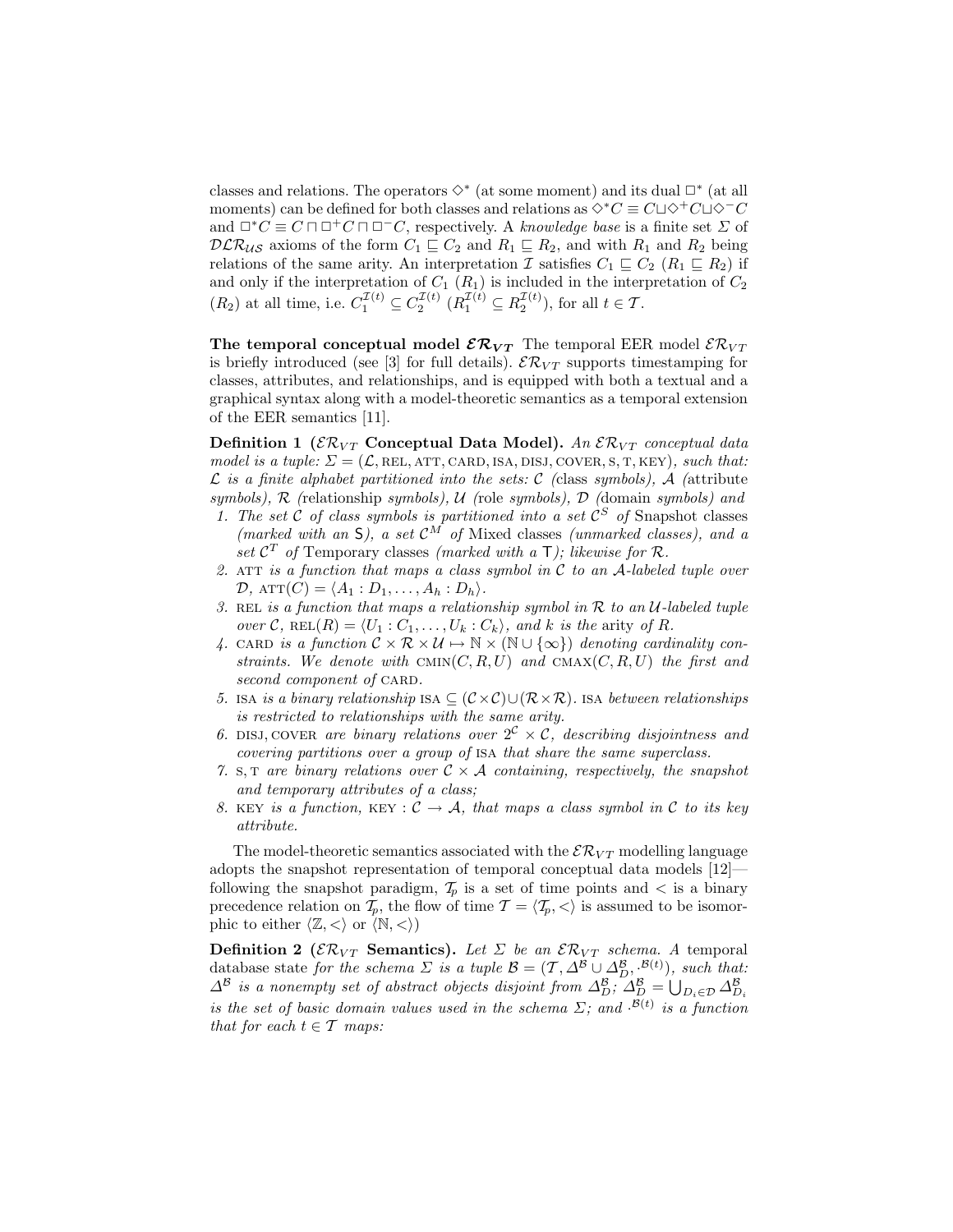- Every basic domain symbol  $D_i$  into a set  $D_i^{\mathcal{B}(t)} = \Delta_{D_i}^{\mathcal{B}}$ .
- − Every class C to a set  $C^{B(t)} \subseteq \Delta^{B}$ —thus objects are instances of classes.
- Every relationship R to a set  $R^{\mathcal{B}(t)}$  of U-labeled tuples over  $\Delta^{\mathcal{B}}$ —i.e. let R be an n-ary relationship connecting the classes  $C_1, \ldots, C_n$ ,  $REL(R) = \langle U_1 :$  $C_1, \ldots, U_n : C_n$ , then,  $r \in R^{\mathcal{B}(t)} \rightarrow (r = \langle U_1 : o_1, \ldots, U_n : o_n \rangle \wedge \forall i \in$  $\{1,\ldots,n\}.o_i \in C_i^{\mathcal{B}(t)}$ . We adopt the convention:  $\langle U_1: o_1,\ldots,U_n: o_n \rangle \equiv$  $\langle o_1, \ldots, o_n \rangle$ , when U-labels are clear from the context.
- $-$  Every attribute A to a set  $A^{\mathcal{B}(t)} \subseteq \Delta^{\mathcal{B}} \times \Delta^{\mathcal{B}}_D$ , such that, for each  $C \in \mathcal{C}$ , if  $\text{ATT}(C) = \langle A_1 : D_1, \ldots, A_h : D_h \rangle$ , then,  $o \in C^{\mathcal{B}(t)} \to (\forall i \in \{1, \ldots, h\}, \exists a_i$ .  $\langle o, a_i \rangle \in A_i^{\mathcal{B}(t)} \wedge \forall a_i. \langle o, a_i \rangle \in A_i^{\mathcal{B}(t)} \rightarrow a_i \in \Delta_{D_i}^{\mathcal{B}}$ .

 $B$  is said a legal temporal database state if it satisfies all of the constraints expressed in the schema, i.e. for each  $t \in \mathcal{T}$ :

- For each  $C_1, C_2 \in \mathcal{C}$ , if  $C_1$  is a  $C_2$ , then,  $C_1^{\mathcal{B}(t)} \subseteq C_2^{\mathcal{B}(t)}$ .
- For each  $R_1, R_2 \in \mathcal{R}$ , if  $R_1$  ISA  $R_2$ , then,  $R_1^{\mathcal{B}(t)} \subseteq R_2^{\mathcal{B}(t)}$ .
- For each cardinality constraint  $CARD(C, R, U)$ , then:  $o \in C^{\mathcal{B}(t)} \to \text{CMIN}(C, R, U) \leq \#\{r \in R^{\mathcal{B}(t)} \mid r[U] = o\} \leq \text{CMAX}(C, R, U).$
- $-$  For  $C, C_1, \ldots, C_n \in \mathcal{C}, \text{ if } \{C_1, \ldots, C_n\} \text{ DISJ } C, \text{ then},$
- $\forall i \in \{1, \ldots, n\} \cdot C_i$  isa  $C \wedge \forall j \in \{1, \ldots, n\}, \ j \neq i \cdot C_i^{\mathcal{B}(t)} \cap C_j^{\mathcal{B}(t)} = \emptyset.$
- $-$  For  $C, C_1, \ldots, C_n \in \mathcal{C}, \text{ if } \{C_1, \ldots, C_n\} \text{ covers } C, \text{ then,}$
- $\forall i \in \{1,\ldots,n\} \cdot C_i$  ISA  $C \wedge C^{\mathcal{B}(t)} = \bigcup_{i=1}^n C_i^{\mathcal{B}(t)}$ .
- For each snapshot class  $C \in \mathcal{C}^S$ , then,  $o \in C^{\mathcal{B}(t)} \to \forall t' \in \mathcal{T} . o \in C^{\mathcal{B}(t')}$ .
- $\overline{F}$  For each temporary class  $C \in \mathcal{C}^T$ , then,  $o \in C^{\mathcal{B}(t)} \rightarrow \exists t' \neq t.o \notin C^{\mathcal{B}(t')}$ .
- $\vdash$  For each snapshot relationship  $R \in \mathcal{R}^S$ , then,  $r \in R^{\mathcal{B}(t)} \rightarrow \forall t' \in \mathcal{T} . r \in R^{\mathcal{B}(t')}$ .
- $\overline{F}$  For each temporary relationship  $R \in \mathcal{R}^T$ , then,  $r \in R^{\mathcal{B}(t)} \rightarrow \exists t' \neq t$ ,  $r \notin R^{\mathcal{B}(t')}$ .
- $-$  For each class  $C \in \mathcal{C}$ , if  $\text{ATT}(\overline{C}) = \langle A_1 : D_1, \ldots, A_h : D_h \rangle$ , and  $\langle C, A_i \rangle \in \mathcal{S}$ , then,  $(o \in C^{\mathcal{B}(t)} \land \langle o, a_i \rangle \in A_i^{\mathcal{B}(t)}) \rightarrow \forall t' \in \mathcal{T}. \langle o, a_i \rangle \in A_i^{\mathcal{B}(t')}$ .
- $-$  For each class  $C \in \mathcal{C}$ , if  $\text{ATT}(C) = \langle A_1 : D_1, \ldots, A_h : D_h \rangle$ , and  $\langle C, A_i \rangle \in \text{T}$ , then,  $(o \in C^{\mathcal{B}(t)} \land \langle o, a_i \rangle \in A_i^{\mathcal{B}(t)}) \rightarrow \exists t' \neq t \ldotp \langle o, a_i \rangle \notin A_i^{\mathcal{B}(t')}$ .
- For each  $C \in \mathcal{C}, A \in \mathcal{A}$  such that  $KEY(C) = A$ , then, A is a snapshot  $attribute-i.e. \langle C, A_i \rangle \in \mathbf{S}$  — and  $\forall a \in \Delta_D^{\mathcal{B}}$ ,  $\#\{o \in C^{\mathcal{B}(t)} \mid \langle o, a \rangle \in A^{\mathcal{B}(t)}\} \leq 1$ .

Given such a set-theoretic semantics for  $\mathcal{ER}_{VT}$ , some relevant modelling notions such as satisfiability, subsumption, and derivation of new constraints by means of logical implication have been defined rigorously [4]. Finally, we briefly summarize how  $DLR_{US}$  is able to capture temporal schemas expressed in  $\mathcal{ER}_{VT}$ —see [3] for more details.

**Definition 3 (Mapping**  $\mathcal{ER}_{VT}$  **into**  $\mathcal{DLR}_{US}$ **).** Let  $\Sigma = (\mathcal{L}, \text{REL}, \text{ATT}, \text{CARD},$ ISA, DISJ, COVER, S, T, KEY) be an  $\mathcal{ER}_{VT}$  schema. The  $\mathcal{DLR}_{US}$  knowledge base,  $\mathcal{K}$ , mapping  $\Sigma$  is as follows.

- $-$  For each  $A \in \mathcal{A}$ , then,  $A \sqsubseteq$  From:  $\top \sqcap$  To:  $\top \in \mathcal{K}$ ;
- $-If C_1$  ISA  $C_2 \in \Sigma$ , then,  $C_1 \sqsubseteq C_2 \in \mathcal{K}$ ; If  $R_1$  ISA  $R_2 \in \Sigma$ , then,  $R_1 \sqsubseteq R_2 \in \mathcal{K}$ ;
- $-If \text{ REL}(R) = \langle U_1 : C_1, \ldots, U_k : C_k \rangle \in \Sigma$ , then  $R \sqsubseteq U_1 : C_1 \sqcap \ldots \sqcap U_k : C_k \in \mathcal{K};$
- $-If \text{ ATT}(C) = \langle A_1 : D_1, \ldots, A_h : D_h \rangle \in \Sigma$ , then,  $C \subseteq \exists [\text{From}] A_1 \sqcap \ldots \sqcap$  $\exists$ [From] $A_h \sqcap \forall$ [From] $(A_1 \rightarrow \texttt{To} : D_1) \sqcap \ldots \sqcap \forall$ [From] $(A_h \rightarrow \texttt{To} : D_h) \in \mathcal{K}$ ;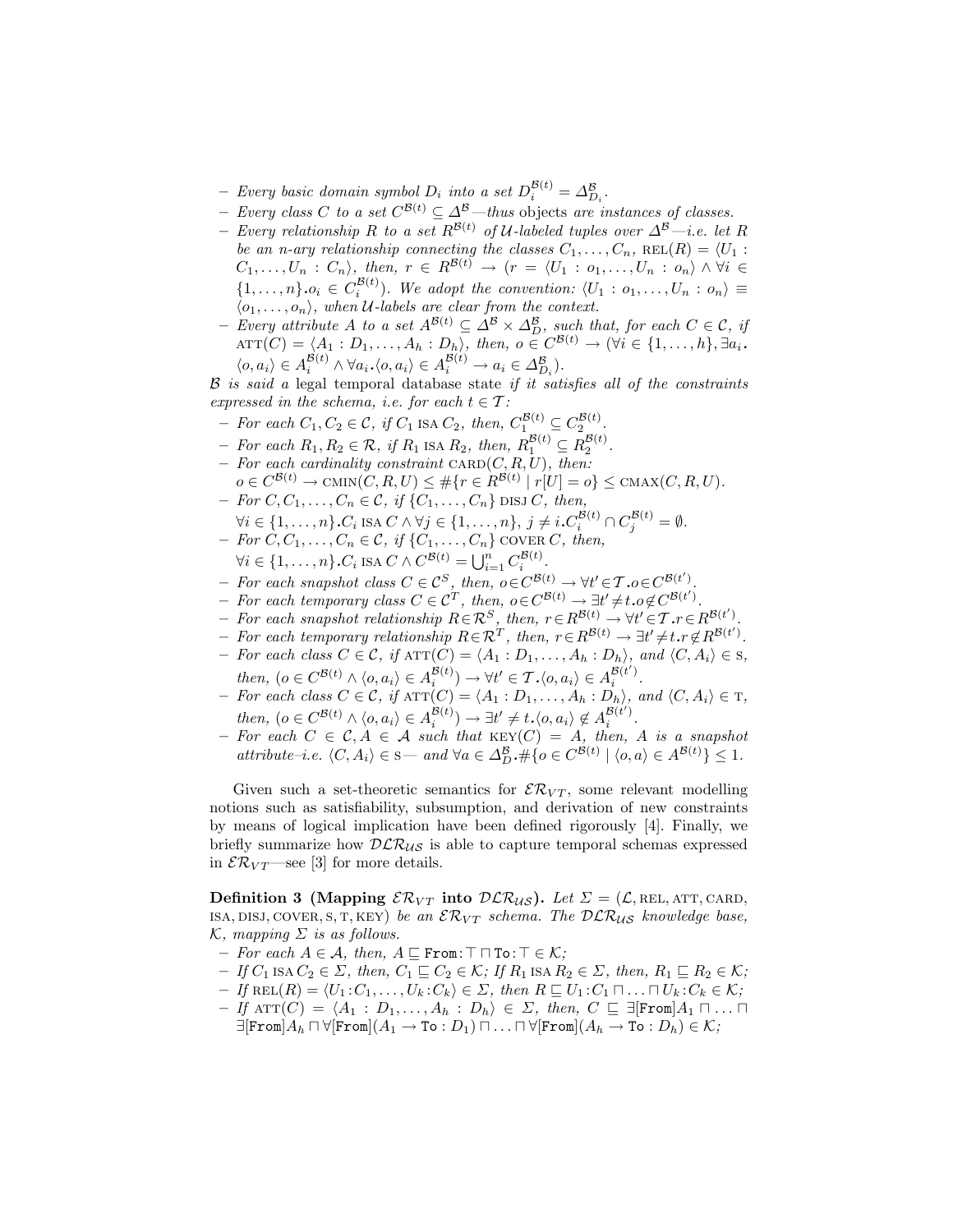- $-If$  CARD $(C, R, U) = (m, n) \in \Sigma$ , then,  $C \sqsubseteq \exists^{\geq m}[U]R \sqcap \exists^{\leq n}[U]R \in \mathcal{K}$ ;
- $-I$  { $C_1, \ldots, C_n$ } DISJ  $C \in \Sigma$ , then K contains:  $C_1 \sqsubseteq C \sqcap \neg C_2 \sqcap \ldots \sqcap \neg C_n$ ;  $C_2 \sqsubseteq C \sqcap \neg C_3 \sqcap \ldots \sqcap \neg C_n; \ldots C_n \sqsubseteq C;$  If  $\{C_1, \ldots, C_n\}$  cover  $E \in \Sigma$ , then K contains:  $C_1 \sqsubseteq C; \ldots C_n \sqsubseteq C; C \sqsubseteq C_1 \sqcup \ldots \sqcup C_n;$
- $-If$  KEY $(C) = A$ , then, K contains:  $C \subseteq \exists^{-1}[\texttt{From}] \Box^* A$ ;  $\top \subseteq \exists^{\leq 1}[\texttt{To}](A \Box$  $[From]: C);$
- $-If C \in \mathcal{C}^S$ , then,  $C \sqsubseteq (\square^* C) \in \mathcal{K}$  (similar for  $R \in \mathcal{R}^S$ );
- $-If C \in \mathcal{C}^{T}$ , then,  $C \sqsubseteq (\Diamond^* \neg C) \in \mathcal{K}$  (similar for  $R \in \mathcal{R}^{T}$ );
- $-If \langle C, A \rangle \in S$ , then,  $C \subseteq \forall [\texttt{From}](A \rightarrow \Box^*A) \in \mathcal{K};$
- $-If\langle C, A\rangle \in \texttt{T}, \text{ then, } C \sqsubseteq \forall [\texttt{From}](A \rightarrow \Diamond^* \neg A) \in \mathcal{K}.$

In the next sections we extend the formalism presented here to capture essential and sharable parts.

#### 3 Modeling Mandatory and Essential Parts

This section presents a formalization of the notion of mandatory and essential part-whole relations. To formalize such properties of part-whole relations we will resort to the formalism introduced in the previous section and extend  $\mathcal{ER}_{VT}$  with the possibility to capture such part-whole properties, while the description logic  $DLR_{US}$  will present a corresponding axiomatization for them. A basic building block to achieve the desired formalization is the notion of status relations. The formalization of status relations is an original contribution of this paper. They are in analogy with status classes addressed by [4] and will be useful for modeling essential part-whole relations. We therefore start by introducing status relations and then we proceed to formalizing mandatory and essential parts and wholes.

Status Relations. Status relations extend the notion of status classes [22, 13, 4] to statuses for relations. Status classes—formalized in [4]—constrain the evolution of an instance's membership in a class along its lifespan. According to [22, 4], status modeling includes up to four different statuses scheduled, active, suspended, disabled, each one entailing different constraints. Likewise, we have four different statuses for relations, too: scheduled, active, suspended, disabled. Each one is illustrated with an example before we proceed to the formalization.

- Scheduled: a relation is scheduled if its instantiation is known but its membership will only become effective some time later. Objects in its participating classes must be either scheduled, active, or suspended; e.g., a new pillar for the Sagrada Familia's interior is scheduled to become part of that church.
- Active: the status of a relation is active if the particular relation fully instantiates the type-level relation and only active classes can participate into an active relation; e.g., the Mont Blanc mountain is part of the Alps mountain range, and the country Republic of Ireland is part of the European Union.
- Suspended: to capture a temporarily inactive relation; e.g., an instance of a CarEngine is removed from the instance of a Car it is part of for purpose of maintenance. At the moment of suspension, the participating objects must be active, but can upon suspension of the relation be either active or suspended.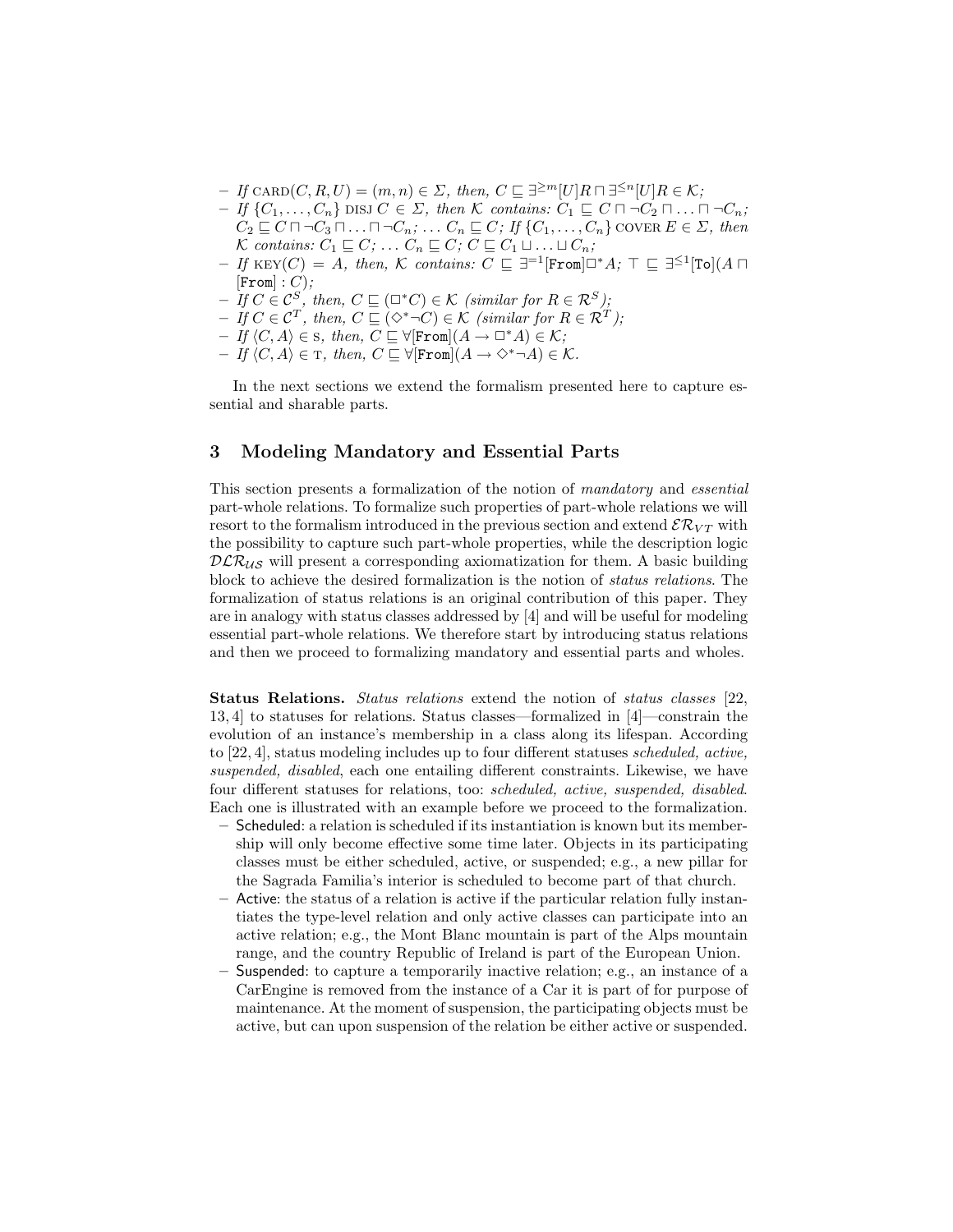

Fig. 2. Status relations (from status classes in [4]).

– Disabled: to model expired relations that never again can be used; e.g., to represent the donor of an organ who has donated that organ and one wants to keep track of who donated what to whom. Participating objects can be member of the active, suspended or disabled class.

Status relations apply only to temporal relations (i.e. either temporary or mixed relations, see Definition 1). We assume that active relations involve only active classes and the name of a relation denotes already its active status—i.e. Active-R  $\equiv$  R. Disjointness and ISA constraints among the four status relations are analogous to those for status classes and can be represented in  $\mathcal{ER}_{VT}$  as illustrated in Fig. 2. In addition to hierarchical constraints, the following constraints hold (where  $R \sqsubseteq U_1 : C_1 \sqcap \ldots \sqcap U_n : C_n$ ):

(RExists) Existence persists until Disabled.

Exists-R  $\sqsubset \Box^+$  (Exists-R  $\sqcup$  Disabled-R)

(RDISAB1) Disabled persists. Disabled-R  $\sqsubseteq \Box^+$ Disabled-R

(RDISAB2) Disabled was Active in the past. Disabled-R  $\subseteq \Diamond^{-}R$ 

(RSUSP1) Suspended was Active in the past. Suspended-R  $\subseteq \Diamond$ <sup>−</sup>R

(RSusp2) Suspended involve Active or Suspended Classes.

Suspended-R  $\sqsubseteq U_i$ :  $(C_i \sqcup$  Suspended- $C_i$ ),  $i = 1, ..., 2$ 

(RSCH1) Scheduled will eventually become Active. Scheduled-R  $\subseteq \Diamond^+R$ 

(RSCH2) Scheduled can never follow Active.  $R \sqsubseteq \Box^+$  $\neg$ Scheduled-R

In the following, with  $\Sigma_{st}$  we denote the above set of  $\mathcal{DLR}_{US}$  axioms that formalize status relations. In analogy with the logical implications holding for status classes [4], we can derive the following ones for status relations.

Proposition 1 (Status Relations: Logical Implications). Given the set of axioms  $\Sigma_{st}$  (REXISTS-RSCH2), an n-ary relation (where  $n \geq 2$ )  $R \sqsubseteq U_1$ :  $C_1 \sqcap \ldots \sqcap U_n : C_n$ , the following logical implications hold:

(RAct) Active will possible evolve into Suspended or Disabled.  $\Sigma_{st} \models R \sqsubseteq \Box^+(R \sqcup \text{Suspended-R} \sqcup \text{Disabled-R})$ (RDisab3) Disabled will never become active anymore.  $\Sigma_{st} \models \bar{\texttt{Disabled-R}} \sqsubseteq \Box^+ \neg \texttt{R}$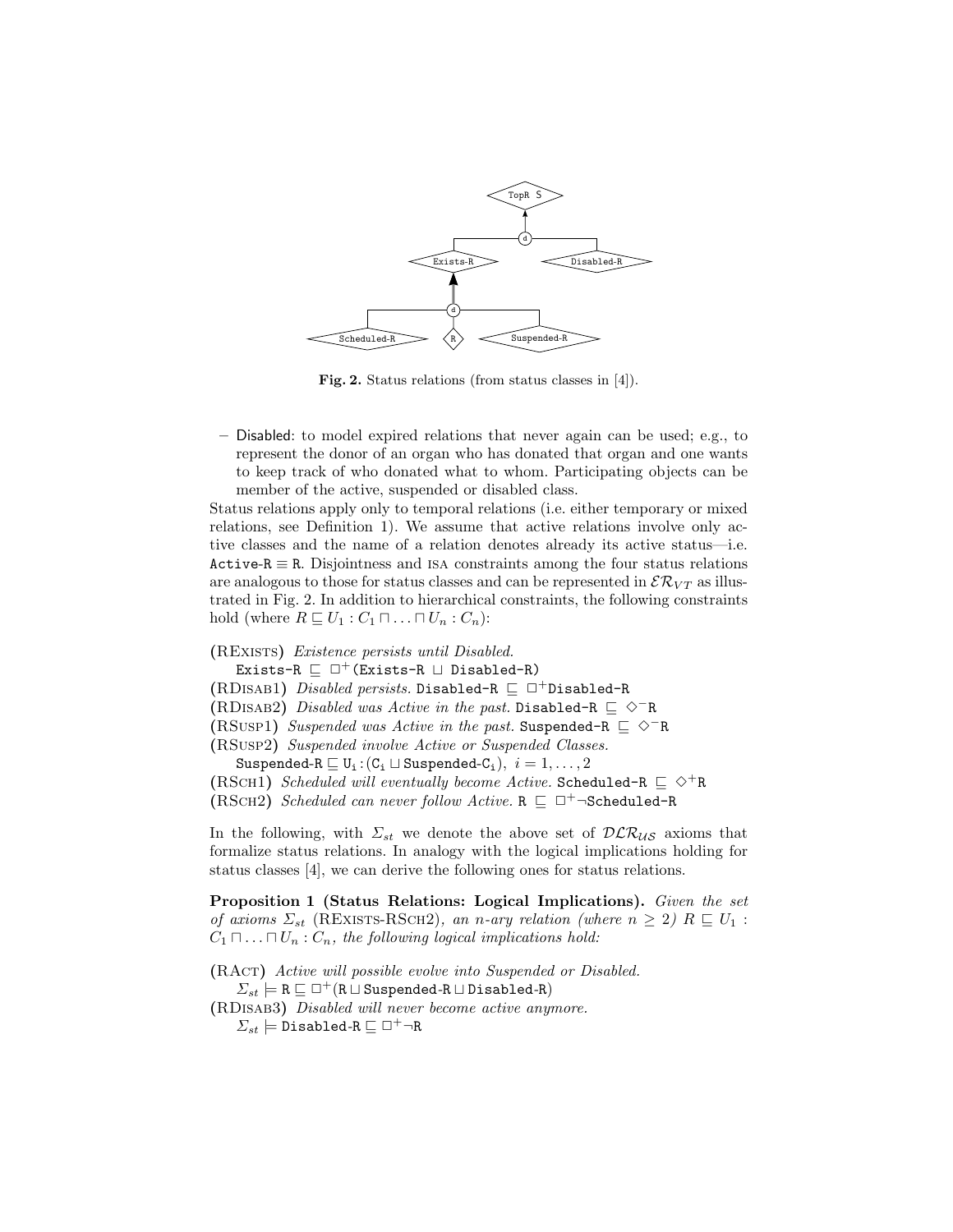- (RDisab4) Disabled classes can participate only in disabled relations.  $\Sigma_{st} \models$  Disabled-C<sub>i</sub>  $\sqcap \Diamond^{-} \exists [\mathtt{U_i}] \mathtt{R} \sqsubseteq \exists [\mathtt{U_i}]$ Disabled-R
- (RDisab5) Disabled relations involve active, suspended, or disabled classes.
- Disabled-R  $\Box$  U<sub>i</sub>:(C<sub>i</sub>  $\Box$  Suspended-C<sub>i</sub>  $\Box$  Disabled-C<sub>i</sub>), for all  $i = 1, ..., n$ . (RSch3) Scheduled persists until active.
- $\Sigma_{st} \models$  Scheduled-R  $\sqsubseteq$  Scheduled-R  $\mathcal U$  R
- (RSch4) Scheduled cannot evolve directly to Disabled.
	- $\Sigma_{st} \models$  Scheduled-R  $\sqsubseteq \oplus$  ¬Disabled-R
- (RSch5) Scheduled relations do not involve disabled classes. Scheduled-R  $\sqsubseteq U_i$ : $\neg$ Disabled-C<sub>i</sub>, for all  $i = 1, ..., n$ .

Proof We prove here (RDISAB4) as the others are similar to what already proved in [4]. Let  $o_i \in \text{Disabled-}C_1^{\mathcal{B}(t)}$  and  $r = \langle o_1, \ldots, o_i, \ldots, o_n \rangle \in \mathbb{R}^{\mathcal{B}(t')}$  for some  $t' < t$ . Then, by (RACT),  $r \in (R \sqcup$  Suspended-R $\sqcup$  Disabled-R $)^{\mathcal{B}(t)}$ . Since active relations, by assumption, can involve just active classes, then  $r \notin R^{\mathcal{B}(t)}$ . However, by  $(RSUSP2), r \notin S$ uspended-R $^{\mathcal{B}(t)}$ . Thus,  $r \in \texttt{Disabled-R}^{\mathcal{B}(t)}$  $\Box$ 

Lifespan and related notions. The lifespan of an object with respect to a class describes the temporal instants (and thus intervals) where the object can be considered a member of that class. We can distinguish between the following notions: EXISTENCESPAN<sub>C</sub>, LIFESPAN<sub>C</sub>, ACTIVESPAN<sub>C</sub>, BEGIN<sub>C</sub>, BIRTH<sub>C</sub>, and  $DEATH<sub>C</sub>$  depending on the status of the class the object is member of. We briefly report here their definition as presented in [4].

 $\textsc{ExistenceSpan}_{C}(o) = \{t \in \mathcal{T} \mid o \in \textsc{Exists-C}^{\mathcal{B}(t)}\}$  $\text{LIESPAN}_C(o) = \{t \in \mathcal{T} \mid o \in \text{C}^{\mathcal{B}(t)} \cup \text{Suspended-C}^{\mathcal{B}(t)}\}$ ACTIVESPAN $_C(o) = \{t \in \mathcal{T} \mid o \in \mathcal{C}^{\mathcal{B}(t)}\}$  $\text{BEGIN}_C (o) = \min(\text{EXISTENCESPAN}_C (o))$  $BIRTH_C (o) = min(ACTIVESPAN_C (o)) \equiv min(LIFESPAN_C (o))$  $\text{DEATH}_C (o) = \max(\text{LIFESPAN}_C (o))$ 

For atemporal classes,

EXISTENCESPAN<sub>C</sub> $(o) \equiv$  LIFESPAN<sub>C</sub> $(o) \equiv$  ACTIVESPAN<sub>C</sub> $(o) \equiv \mathcal{T}$ . This concludes the preliminaries. In the next section we will use the notions introduced so far for representing essential parts-whole relations.

Mandatory and essential parts and wholes. Recollecting Guizzardi's contribution on the formalization of the difference between mandatory and essential parts and wholes we can say that: a part is mandatory if the whole cannot exist without it (in a symmetric way we can define mandatory wholes); a part is essential if it is mandatory and cannot change without destroying the whole (analogously, essential whole). Furthermore, we say that a part is exclusive if it can be part of at most one whole (similarly for exclusive wholes). In this section we provide a formalization using  $DLR_{US}$  axioms of such mandatory, essential and exclusive parts and wholes. Fig. 3-A shows the various temporal relations that can hold between a whole its essential part (vv. in Fig. 3-B). Let partOf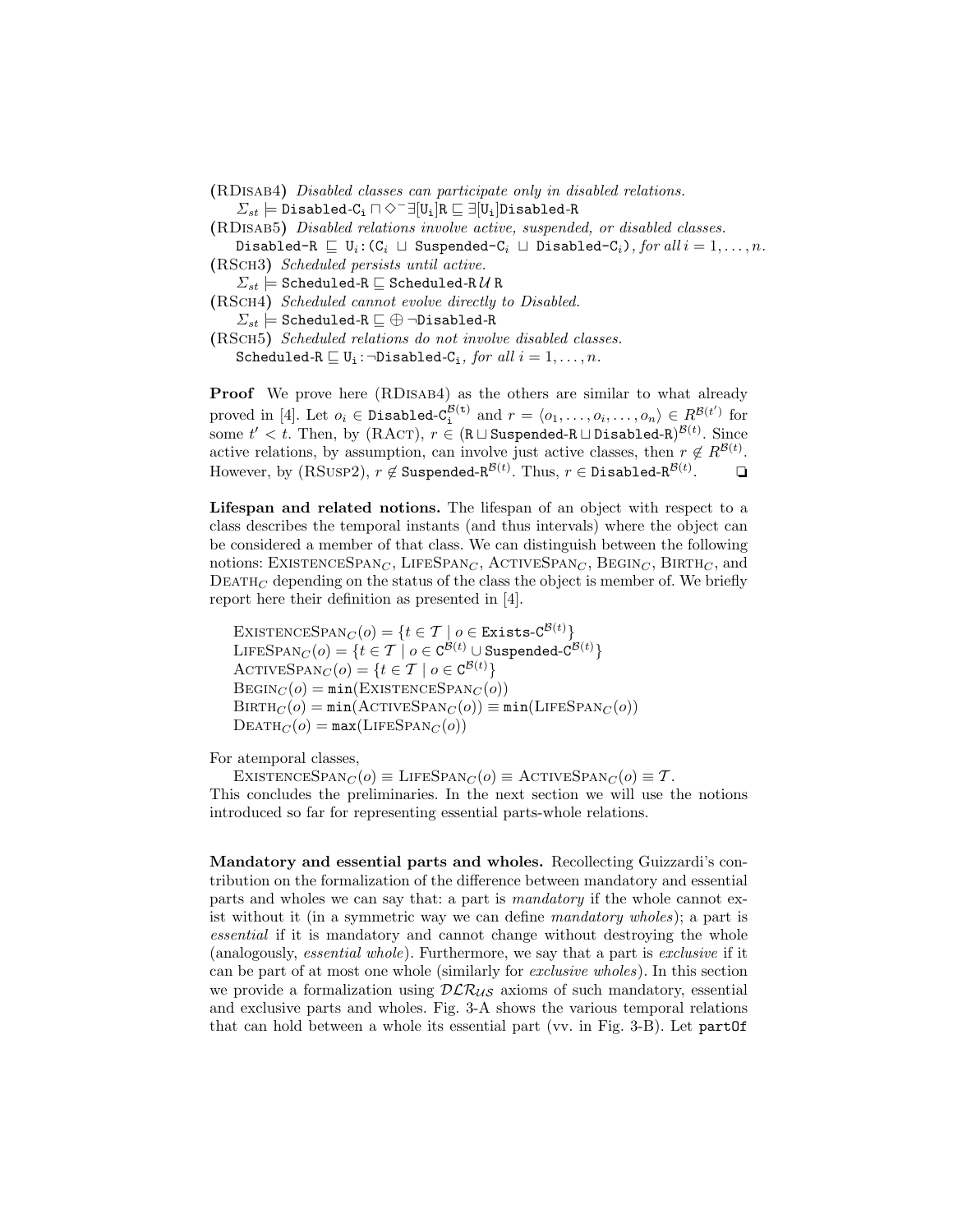

Fig. 3. Lifelines of essential or mandatory parts w.r.t. the whole (A) and vv (B).

 $\Box$  part: P  $\Box$  whole: W be a generic part-whole relation, the following  $DLR_{US}$ axioms give a formalization of mandatory and exclusive parts and wholes:

| $(MANP)$ $W \sqsubseteq \exists$ whole part Of          | Mandatory Part        |
|---------------------------------------------------------|-----------------------|
| $(MANW)$ $P \sqsubseteq \exists [part]$ part $0f$       | Mandatory Whole       |
| $(EXLP)$ $P \sqsubseteq \exists^{\leq 1}$ [part]part0f  | <i>Exclusive Part</i> |
| $(EXLW)$ $W \sqsubseteq \exists^{\leq 1}$ [whole]partOf | Exclusive Whole       |

To capture essential parts and wholes, in addition to the above axioms, we will use appropriate subsets of the following axioms.

|        | (CONPO) Suspended-part Of $\sqsubseteq \bot$               | Continuous Parts            |
|--------|------------------------------------------------------------|-----------------------------|
| (DISP) | Disabled-partOf $\sqsubseteq$ part : Disabled-P            | Disabled Part               |
|        | $(DISW)$ Disabled-partOf $\sqsubseteq$ whole: Disabled-W   | Disabled Whole              |
|        | (SCHPO) partOf $\subseteq \Diamond^{-}$ Scheduled-partOf   | <i>Scheduled Part-Whole</i> |
| (SCHP) | Scheduled-part Of $\sqsubseteq$ part : Scheduled-P         | <i>Scheduled Part</i>       |
|        | $(SCHW)$ Scheduled-partOf $\sqsubseteq$ whole: Scheduled-W | <i>Scheduled Whole</i>      |

We can now show that the above axiomatization is sufficient to represent the various forms of essential parts as shown in Fig. 3(p1-p4).

**Theorem 1 (Essential Parts).** Let part Of  $\subseteq$  part:P  $\cap$  whole:W be a generic part-whole relation satisfying  $\Sigma_{st}$ , then,

1. p2 holds if (ManP), (ConPO), (DisW) hold;

2.  $p_4$  holds if (MANP), (CONPO), (DISW), (DISP) hold;

- 3. p3 holds if (ManP), (ConPO), (DisW), (SchPO), (SchP) hold;
- 4. p1 holds if (ManP), (ConPO), (DisW), (DisP), (SchPO), (SchP) hold.

**Proof** Let  $o_w \in W^{\mathcal{B}(\mathbf{t}_0)}$  with  $t_0 = \text{BIRTH}_W(o_w)$ , then by (MANP),  $\exists o_p \in P^{\mathcal{B}(t_0)}$ and  $\langle o_p, o_w \rangle \in \texttt{partOf}^{\mathcal{B}(t_0)}$ .

CASE p2. To prove that p2 of Fig. 3 holds we prove that  $\text{ACTIVESPAN}_W(o_w) \subseteq$ ACTIVESPAN<sub>P</sub> $(o_p)$ , i.e. BIRTH<sub>W</sub> $(o_w) \geq$  BIRTH<sub>P</sub> $(o_p)$  and DEATH<sub>W</sub> $(o_w)$ DEATH<sub>P</sub> $(o_p)$ . Now, let  $t_0 < t' <$ DEATH<sub>W</sub> $(o_w)$ , then by (RACT) and (CONPO) either  $\langle o_p, o_w \rangle \in \texttt{partOf}^{\mathcal{B}(t')}$  or  $\langle o_p, o_w \rangle \in \texttt{Disabled-partOf}^{\mathcal{B}(t')}$ . The last case cannot happen since, by (DISW),  $o_w \in \text{Disabled-W}^{\mathcal{B}(\mathbf{t}')}$  but by assumption  $o_w \in W^{\mathcal{B}(\mathbf{t}')}$ . Thus, since by assumption active relations involve only active classes, then  $o_p \in P^{\mathcal{B}(t')}$  for all t' s.t.  $t_0 < t' <$  DEATH<sub>W</sub> $(o_w)$ . For  $t_1 \geq$  DEATH<sub>W</sub> $(o_w)$ and  $t_2 \leq \text{BIRTH}_W(o_w)$  none of the axioms constraints the lifespan of  $o_p$ . Thus,  $\text{DEATH}_W(o_w) \leq \text{DEATH}_P(o_p)$ , and  $\text{BIRTH}_W(o_w) \geq \text{BIRTH}_P(o_p)$ .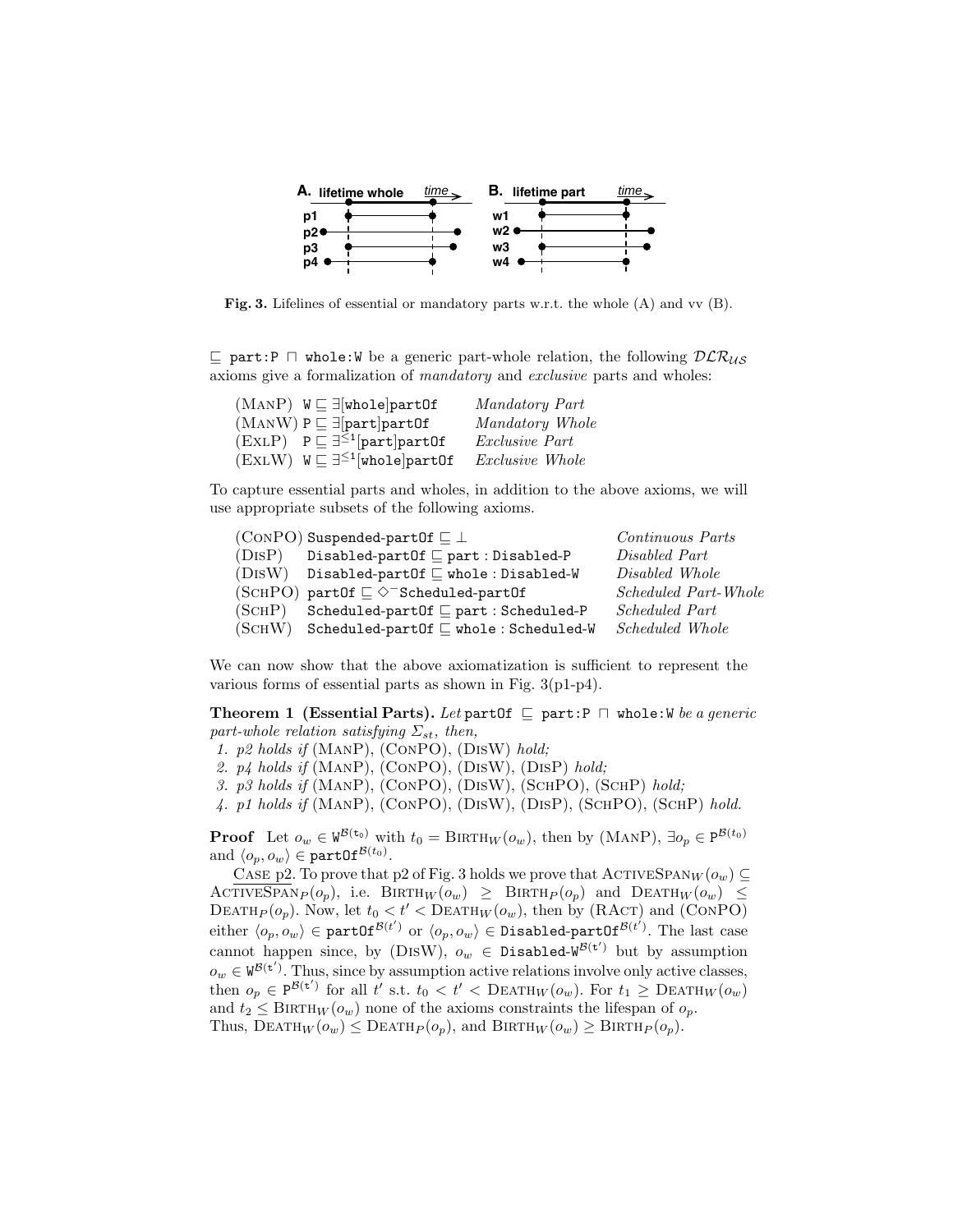Case p1. To prove that the case p1 of Fig. 3 holds we should prove that ACTIVESPAN $_W(o_w) =$  ACTIVESPAN $_P(o_p)$ , i.e. BIRTH $_W(o_w) =$  BIRTH $_P(o_p)$  and DEATH $_W(o_w)$  = DEATH $_P(o_p)$ . As for case p2, since (CONPO) and (DISW) hold, then,  $o_p \in P^{\mathcal{B}(t')}$  for all t' s.t.  $t_0 < t' < D \text{EATH}_W(o_w)$ . Now, let  $t_1 =$  $\text{DEATH}_W(o_w)$ , then, by (RDISAB4) and (RACT),  $\langle o_p, o_w\rangle \in \text{Disabled-partOf}^{\mathcal{B}(t_1)},$ and, by (DISP),  $o_p \in \text{Disabled-P}^{\mathcal{B}(t_1)}$ . Thus,  $\text{DEATH}_W(o_w) = \text{DEATH}_P(o_p)$ . Now, by absurd, let's assume that  $o_p \in P^{\mathcal{B}(t_2)}$ , with  $t_2 < t_0$ . By (SCHPO), there is a  $t' < t_0$  s.t.  $\langle o_p, o_w \rangle \in$  Scheduled-partOf $^{\mathcal{B}(t')}$  and, by (SCHP),  $o_p \in$ Scheduled-P<sup> $\mathcal{B}(t')$ </sup>. Then,  $t_2 \neq t'$ . Also,  $t_2 \not< t'$  since, by (SCH2), an active class cannot evolve into its scheduled status. Finally,  $t_0 > t_2 \ngeq t'$  since, by (RSCH3)  $\langle o_p, o_w \rangle \in$  Scheduled-partOf<sup>B(t2)</sup> and, by (SCHP),  $o_p \in$  Scheduled-P<sup>B(t2)</sup>. Thus,  $BIRTH_W(o_w) = BIRTH_P(o_p)$ .

Cases p4, p3 can be easily obtained from the above.  $\Box$ 

A similar result can be proved for essential wholes.

Theorem 2 (Essential Wholes). Let partOf  $\sqsubseteq$  part:P  $\sqcap$  whole:W be a generic part-whole relation satisfying  $\Sigma_{st}$ , then,

- 1. w2 holds if (ManW), (ConPO), (DisP) hold;
- 2.  $w_4$  holds if (MANW), (CONPO), (DISP), (DISW) hold;
- 3. w3 holds if (ManW), (ConPO), (DisP), (SchPO), (SchW) hold;
- 4. w1 holds if (ManW), (ConPO), (DisP), (DisW), (SchPO), (SchW) hold.

Thus, from the axiomatization presented above, the essential parts and wholes in a part-whole relation are always active and cannot be suspended and when the strict case is allowed (i.e. either p1 or w1 holds) then they are either both member of their respective Scheduled class, or both Active, or both member of their respective Disabled classes. Hence, a change of membership from one of the two objects implies *instantaneous* change  $(\mathscr{L} \mathscr{L})$  of the other in the same type of status class. In the literature, essential parts are often considered also exclusive [14, 18]. Our modeling of essential parts and wholes can be easily extended by adding to the axiomatization of Theorems 1-2 either (ExlP) or (ExlW), depending whether we want to capture exclusive essential parts or wholes.

### 4 Conclusions

We proposed a solution to the modelling problem of representing mandatory and essential parts and wholes by characterizing the semantics of these shareability notions by resorting to the  $\mathcal{ER}_{VT}$  temporal conceptual data modelling language augmented with status relations and its formalization into the temporal DL  $DLR_{US}$ .

Several issues have still to be addressed. We are currently elaborating on the presented approach to also cater for concurrent and sequential sharing of parts and their interaction with various types of part-whole relations. From the reasoning point of view, while reasoning on  $\mathcal{DLR}_{\mathcal{US}}$  is known to be undecidable, we are studying whether by weakening the EER expressiveness (e.g. forbidding covering and at-most cardinalities and allowing only binary relations) we can use a simpler and thus decidable temporal DL as presented in [1].